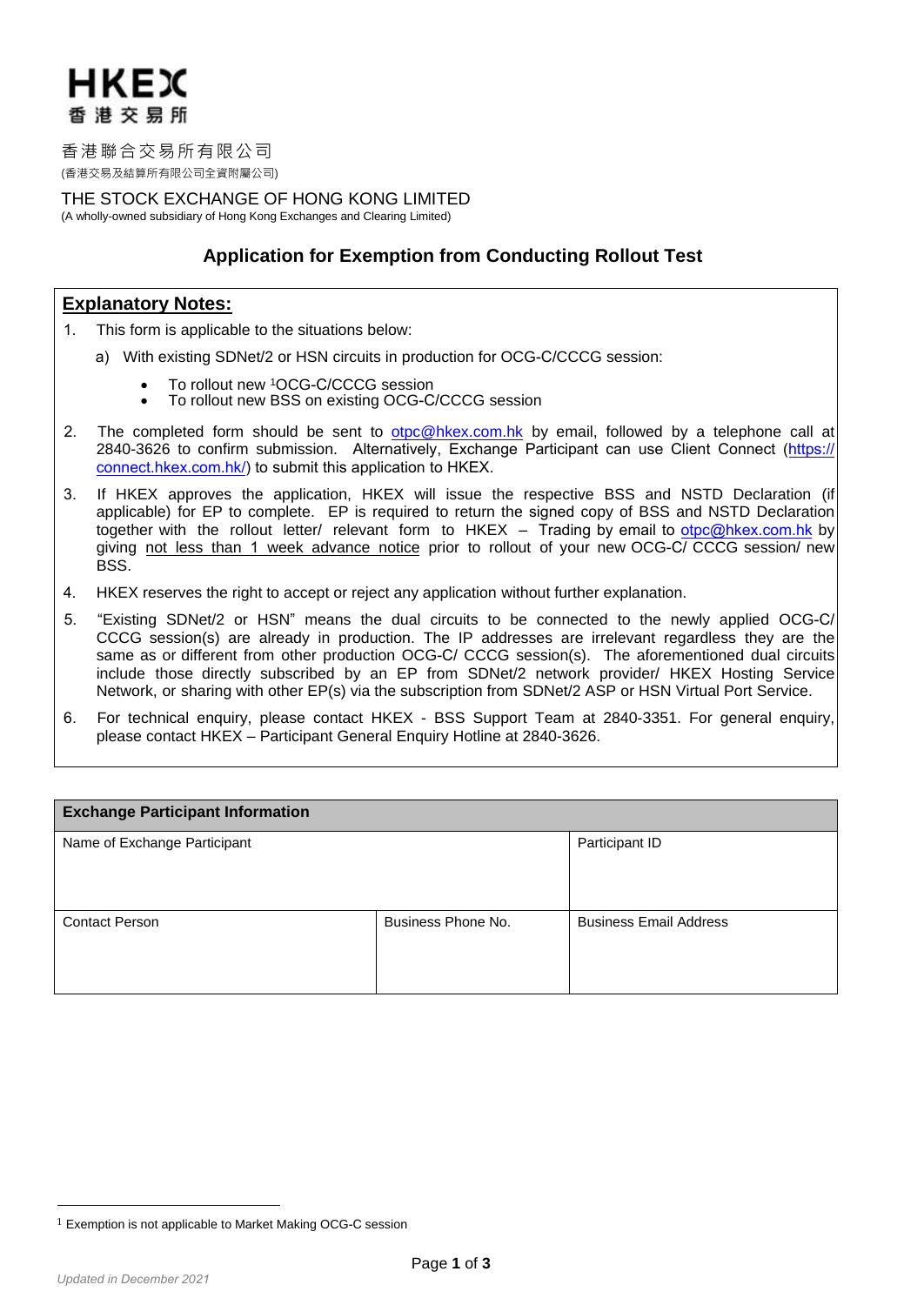## **Application for Exemption from Conducting Rollout Test by Exchange Participant**

We apply to HKEX to get an exemption from conducting Rollout Test under the below situation (*please tick appropriate box below*):

- □ Rollout new OCG-C / CCCG session connecting to new BSS/ existing BSS via existing SDNet/2 or HSN circuits
- Rollout new BSS on existing OCG-C / CCCG session via existing SDNet/2 or HSN circuits

Details of OCG-C / CCCG session and BSS are as below:

|                                            | <b>OCG-C/BSS Session</b> | <b>OCG-C/ NSTD Session</b> | <b>CCCG/BSS Session</b> |
|--------------------------------------------|--------------------------|----------------------------|-------------------------|
| Comp ID of OCG-C /<br><b>CCCG Session:</b> | CO <sub>0</sub>          | CO <sub>0</sub>            | CO <sub>0</sub>         |
|                                            | CO <sub>0</sub>          | CO <sub>0</sub>            | CO <sub>0</sub>         |
|                                            | CO <sub>0</sub>          | CO <sub>0</sub>            | CO <sub>0</sub>         |
|                                            | CO <sub>0</sub>          | CO <sub>0</sub>            | CO <sub>0</sub>         |
|                                            | CO <sub>0</sub>          | CO <sub>0</sub>            | CO <sub>0</sub>         |
|                                            | CO <sub>0</sub>          | CO <sub>0</sub>            | CO <sub>0</sub>         |
|                                            | CO <sub>0</sub>          | CO <sub>0</sub>            | CO <sub>0</sub>         |
|                                            | CO <sub>0</sub>          | CO <sub>0</sub>            | CO <sub>0</sub>         |
| Comp ID of Drop-<br><b>Copy Session:</b>   | CC <sub>0</sub>          | CC <sub>0</sub>            | CC <sub>0</sub>         |
|                                            | CC <sub>0</sub>          | CC <sub>0</sub>            | CC <sub>0</sub>         |
| <b>Name of BSS</b><br>Vendor:              |                          | N/A                        |                         |
| <b>BSS Version:</b>                        |                          | N/A                        |                         |

## **Undertaking by Exchange Participant**

We, the contract of the contract of the contract of the contract of the contract of the contract of the contract of the contract of the contract of the contract of the contract of the contract of the contract of the contra

## (Name of Exchange Participant)

- our OCG-C/ CCCG session and BSS have been properly set up prior to rollout;
- we undertake all possible technical and/ or operational risks, that may have been resulted from nonparticipation in Rollout Test to verify connection of the to-be-production OCG-C/ CCCG session and/ or tobe-production BSS prior to rollout; and
- we warrant that we will not request HKEX to carry out any troubleshooting or changes in production environment for, and not limited to, server hardware, system software, network setting or network equipment (e.g. circuits, router, switch & firewall), from Monday to Friday in case of failure in connection of the to-be-production OCG-C/ CCCG session during initial rollout.

*By signing below, we have read the explanatory notes of this application and consent to the processing of personal data in accordance with the Privacy Policy Statement included in this form.*

Signature of Responsible Officer with Company Chop : Date :

:

Name of Responsible Officer